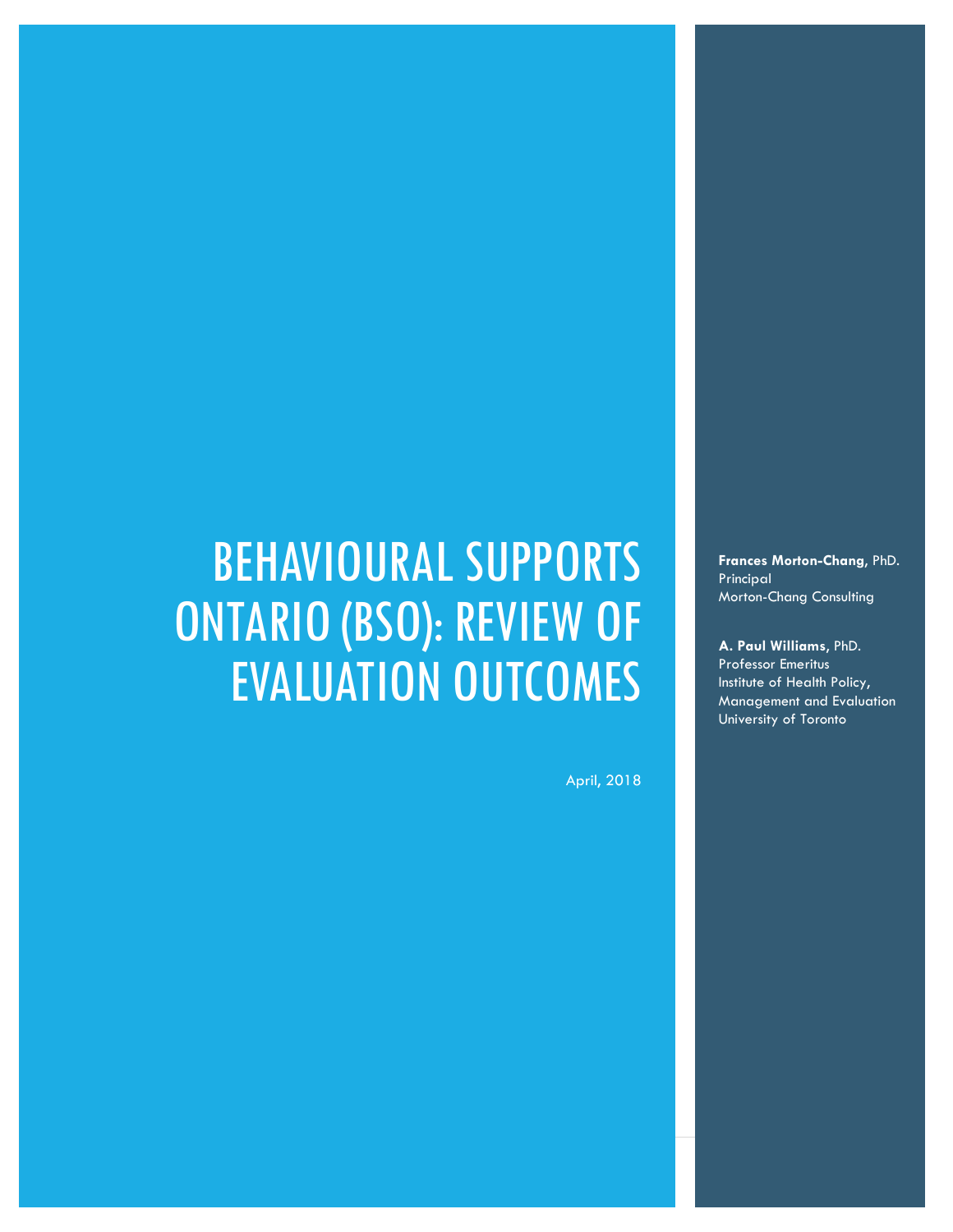# **Contents**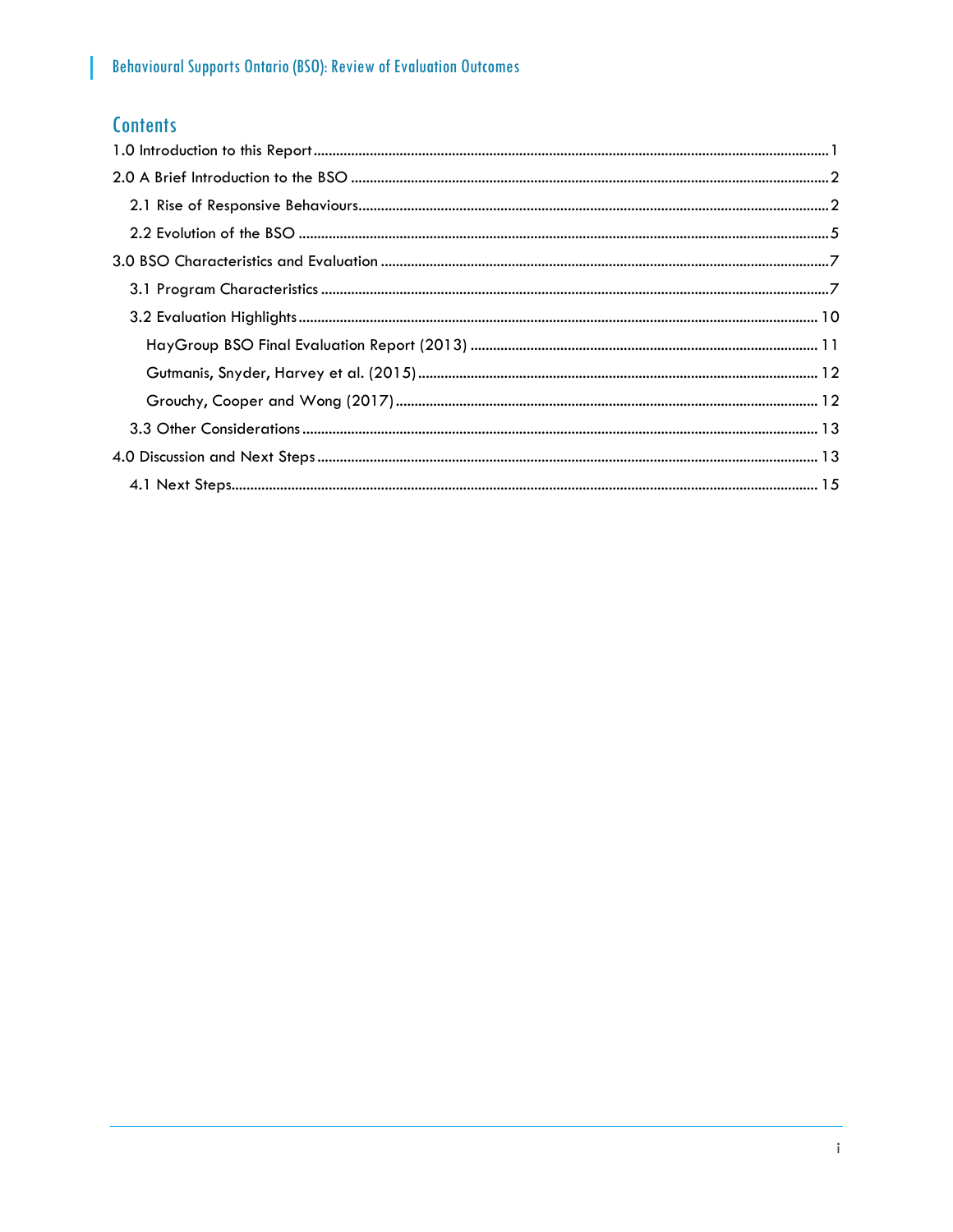### <span id="page-2-0"></span>1.0 Introduction to this Report

The Behavioural Supports Ontario (BSO) initiative was created in 2010 to enhance care for older persons with responsive behaviours such as repetitive questioning/phrases, pacing, screaming, grabbing and other forms of verbal or physical expression of risk. Such behaviours are on the rise in Ontario, linked to an aging population and an associated increase in the numbers of older persons living with dementia as well as complex neuro-cognitive and mental health conditions. <sup>1</sup> While increasingly understood as an expression of unmet need, responsive behaviours can impact negatively on the individuals expressing them, on informal caregivers, formal care providers, other clients in community and residential care settings, and on the health care system. According to the Ministry of Health and Long-Term Care (MoHLTC), "through the program, specialized teams improve the quality of life for people with chronic mental health conditions and their caregivers by identifying triggers that can lead to agitation or aggressive behaviours before they start. The techniques and methods used as part of this initiative in long term care have helped contribute to lower rates of anti-psychotic drug use, injury to staff and lower use of restraints." <sup>2</sup>

Previous evaluations of BSO have documented a range of positive outcomes. These include "measurable change to health service delivery culture and provider mix" and a "renewed focus on quality improvement."<sup>3</sup> As a result of BSO, care teams have reported that they are better prepared to work together and make connections to other providers, and lower hospitalization rates have been observed for BSO target populations living in long-term care homes (LTCHs).<sup>4</sup> An examination of BSO teams in LTCHs found that they supported point-of-care education, staff assessment and management of resident behaviours, as well as homes' own behavioural management efforts, leading to better management of resident needs and improved care outcomes.<sup>5</sup>

However, it has also been observed that because the BSO takes place in community, hospital and long-term care settings, in different regions of the province, using a variety of approaches and tools, the program is inherently difficult to evaluate. Confounding factors include an inability to track participants across different care settings and to identify LTCH residents

<sup>1</sup> Alzheimer Society, Ontario, Alzheimer Knowledge Exchange & Ontario Local Health Integration Network. 2011. Ontario Behavioural Support Systems: a framework for care.

<sup>2</sup> Ontario. 2016. Ontario investing additional \$10 million to enhance Behavioural Supports program. News release. Accessed on-line, March 2018, at [https://news.ontario.ca/mohltc/en/2016/8/ontario-investing-additional-10](https://news.ontario.ca/mohltc/en/2016/8/ontario-investing-additional-10-million-to-enhance-behavioural-supports-program.html) [million-to-enhance-behavioural-supports-program.html](https://news.ontario.ca/mohltc/en/2016/8/ontario-investing-additional-10-million-to-enhance-behavioural-supports-program.html)

<sup>3</sup> Cripps D, Harvey D. 2013. Memorandum. BSO Final Evaluation Report.

<sup>4</sup> HayGroup. 2013. Behavioural Supports Ontario. Hay Group Final Evaluation Report.

<sup>5</sup> Grouchy M, Cooper N, Wong T. 2017. Implementation of Behavioural Supports Ontario (BSO): an evaluation of three models of care. Healthcare Quarterly Vol. 19, No. 4. Accessed on-line, March 2018 at [https://www.oltca.com/OLTCA/Documents/Reports/ImplementationOfBSO\\_EvaluationOfThreeModelsOfCare\\_HQVo](https://www.oltca.com/OLTCA/Documents/Reports/ImplementationOfBSO_EvaluationOfThreeModelsOfCare_HQVol19No4.pdf)

[l19No4.pdf](https://www.oltca.com/OLTCA/Documents/Reports/ImplementationOfBSO_EvaluationOfThreeModelsOfCare_HQVol19No4.pdf)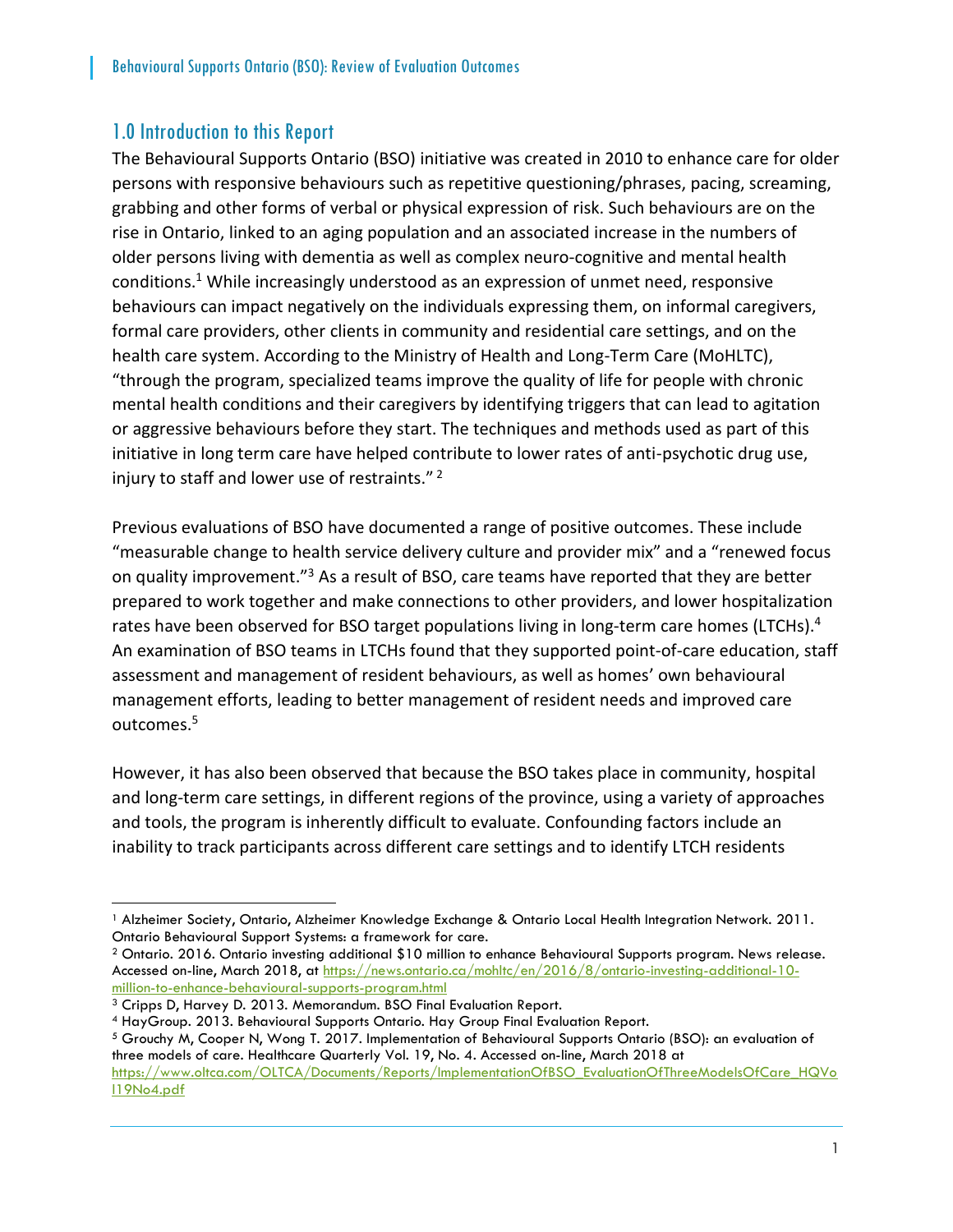receiving BSO services.<sup>6</sup> Moreover, because BSO takes place alongside and in conjunction with other provincial and Local Health Integration Network-level initiatives aimed at improving access to and the quality of care for high needs older persons and their caregivers, its independent impact is hard to measure.<sup>7</sup>

As part of its commitment to quality, BSO now wishes to gain additional insight into the program's performance and how performance can continuously be improved. Currently, researchers at the Institute for Clinical Evaluative Sciences (ICES), with colleagues at the University of Toronto, are conducting a *quantitative* evaluation of the BSO using administrative data.

A companion *qualitative* analysis of BSO "stories" provided by Local Health Integration Networks (LHINs) since 2015 is planned; these stories highlight local successes. It is anticipated that analysis of these stories will provide valuable intelligence on what worked best for whom at the local level, essential ingredients for success, and how emerging or promising practices in one place can be scaled and spread across the province.

In this brief report, we set the stage for the planned qualitative analysis of LHIN stories. We begin by providing a brief introduction to BSO and its target population and then summarize findings of previous evaluations. We are interested in identifying aspects of BSO seen to be particularly effective or promising, along with approaches and measures used or suggested to assess their impact on persons expressing responsive behaviours, as well as on informal caregivers, formal care providers, other clients in community and long-term care settings, and the health care system.

# <span id="page-3-0"></span>2.0 A Brief Introduction to the BSO

#### <span id="page-3-1"></span>2.1 Rise of Responsive Behaviours

 $\overline{a}$ 

According to the Alzheimer Society of Ontario, "responsive behaviours" describes a range of "words, gestures, and actions" that communicate an individual's "meanings, needs and concerns;" they "express something important" about an individual's "personal, social or physical environment."<sup>8</sup> The term "responsive" reflects new understanding and context around these behaviours than past descriptors as "challenging" or "aggressive" behaviours.

Responsive behaviours can result from changes in the brain affecting memory, judgement, orientation, mood and behavior." They may be triggered by changes in physical status (e.g., discomfort or pain); intellectual status (e.g., memory loss); emotional condition (e.g., anxiety);

<sup>6</sup> Baigent L. 2016. Ontario Ministry of Health and Long-Term Care, Capacity Planning and LHIN Support Unit, Health Analytics Branch. Behavioural Supports Ontario: Systems performance and evaluation advisory. Presentation. <sup>7</sup> HayGroup. 2013. Behavioural Supports Ontario. Hay Group Final Evaluation Report.

<sup>8</sup> Alzheimer Society, Ontario. 2017. What are responsive behaviours? Accessed on-line, March 2018, at <http://alzheimer.ca/en/on/We-can-help/Resources/Shifting-Focus/What-are-responsive-behaviours>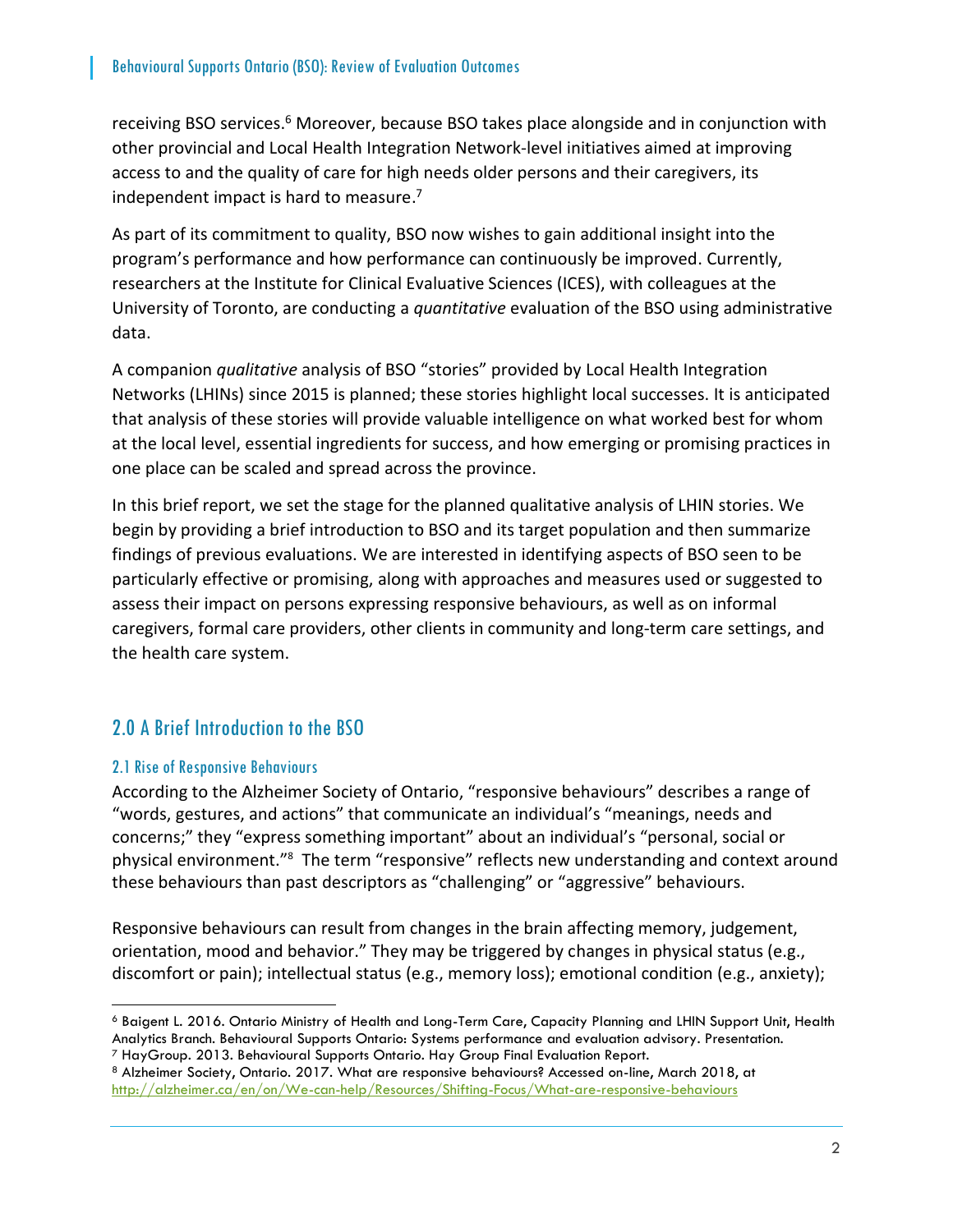personal capabilities (e.g., declining ability to perform routine daily tasks); the environment (e.g., noise or lighting); or the actions of others. Fear of pain, fear of falling, poor comprehension, anger, poor relationships, eagerness for greater participation in care decisions, past experience with medication errors and unacceptable care, or a desire to modify care, can prompt such behaviours.<sup>9</sup>

Although often associated with dementia, responsive behaviours can also be related to mental health challenges, addictions, and complex neurological conditions. Nevertheless, the "rising tide" of dementia associated with an aging population is a key driver; as the numbers of persons living with dementia continue to grow,  $10$  the frequency of responsive behaviours is also likely to increase.

When they are present, behaviours such as wandering, verbal expressions of risk or physical expressions of risk (e.g., hitting, biting, scratching), disruptive behaviour (e.g., disruptive sounds, self-injurious acts, hoarding, or rummaging through others' belongings), and resistance to care (e.g., unwillingness to taking medications/injections or accepting help with essential everyday tasks such as eating and dressing) can pose serious challenges to self and others. For example, it is estimated that up to half of community-dwelling older persons living with dementia will wander; in 2015, Toronto police received 835 report of missing persons aged 61 and older, with many reported missing during cold winter months.<sup>11</sup>

Caregivers and families are directly impacted. Compared to an estimated 15% of older Canadians (those 65 years or older) who live with dementia,  $12$  recent work by Health Quality Ontario suggests that the proportion of long-stay home care clients living with dementia with a caregiver in the home, rose from 19.5% in 2009/10, to 28.6% in 2013/14. As cognitive and functional needs rise, family caregivers are more likely to experience distress and burnout<sup>13</sup> in addition to a range of physical, psychological, social and economic costs.<sup>14</sup> While data are scarce, it seems likely that responsive behaviours will exact a further toll.

<sup>9</sup> Alzheimer Society, Ontario. 2017. What are responsive behaviours? Accessed on-line, March 2018, at <http://alzheimer.ca/en/on/We-can-help/Resources/Shifting-Focus/What-are-responsive-behaviours>

<sup>&</sup>lt;sup>10</sup> Statistics Canada. 2016. Alzheimer's disease and other dementias in Canada. Accessed on-line, March 2018, at <https://www.statcan.gc.ca/pub/82-003-x/2016005/article/14613-eng.htm>

<sup>&</sup>lt;sup>11</sup> Mahoney J. 2018. Rising rate of missing dementia patients challenges police forces. The Globe and Mail. November 18, 2016. Accessed on-line, March 2018, at [https://www.theglobeandmail.com/news/toronto/many](https://www.theglobeandmail.com/news/toronto/many-people-with-dementia-wander-off-but-locating-them-is-not-easy/article32931414/)[people-with-dementia-wander-off-but-locating-them-is-not-easy/article32931414/](https://www.theglobeandmail.com/news/toronto/many-people-with-dementia-wander-off-but-locating-them-is-not-easy/article32931414/)

<sup>&</sup>lt;sup>12</sup> Morton-Chang F, Williams A P et al. 2017. Towards a community-based dementia care strategy: how do we get there from here? HealthcarePapers Vol. 16, No. 2. Accessed on-line, March 2018, at

[https://www.ncbi.nlm.nih.gov/pubmed/28332962.](https://www.ncbi.nlm.nih.gov/pubmed/28332962) See also, Morton-Chang F. 2015. Tipping points to institutional care for persons living with dementia: analyzing the policy trajectory in Ontario. PhD. Thesis, Institute of Health Policy, Management and Evaluation, University of Toronto, 2015. Accessed, on-line, March 2018, at

[https://tspace.library.utoronto.ca/bitstream/1807/69351/3/Morton-Chang\\_Frances\\_M\\_201506\\_PhD\\_thesis.pdf](https://tspace.library.utoronto.ca/bitstream/1807/69351/3/Morton-Chang_Frances_M_201506_PhD_thesis.pdf) <sup>13</sup> Health Quality Ontario. 2016. The reality of caring. Distress among the caregivers of home care patients. Accessed on-line, March 2018, at [http://www.hqontario.ca/Portals/0/documents/system-performance/reality](http://www.hqontario.ca/Portals/0/documents/system-performance/reality-caring-report-en.pdf)[caring-report-en.pdf](http://www.hqontario.ca/Portals/0/documents/system-performance/reality-caring-report-en.pdf)

<sup>&</sup>lt;sup>14</sup> Statistics Canada. 2016. Alzheimer's disease and other dementias in Canada. Accessed on-line, March 2018, at <https://www.statcan.gc.ca/pub/82-003-x/2016005/article/14613-eng.htm>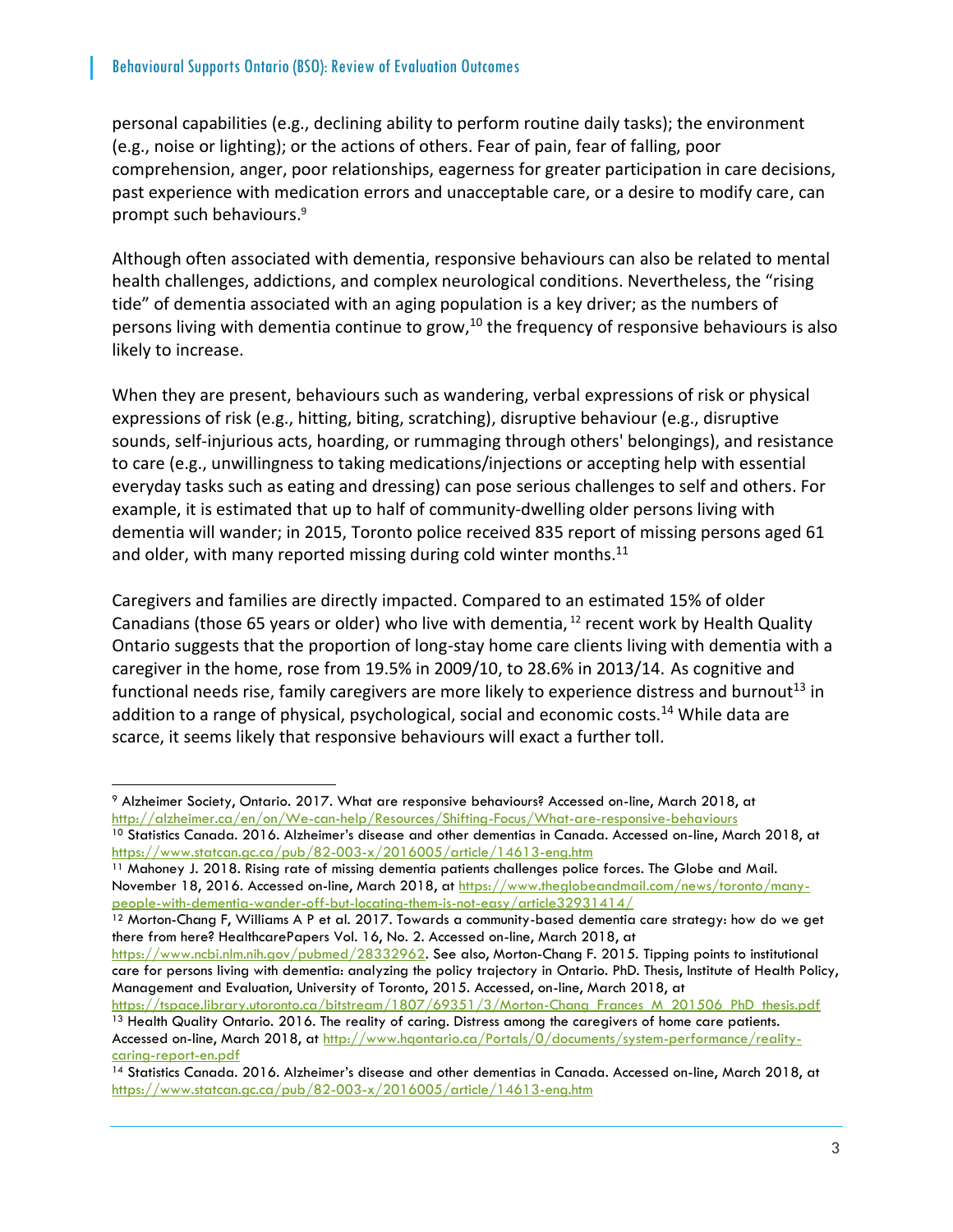Complex and responsive behaviours that could be dangerous to the person themselves or others such as hitting, scratching, biting, and shouting are particularly difficult to manage.<sup>15</sup> Recent media reports suggest that the incidence of physical, sexual, verbal and emotional interactions between residents of Ontario's long-term care homes is increasing, and that it is linked to a rise in the numbers of residents living with dementia.<sup>16</sup> In 2016 it was estimated that up to 90% of all LTCH residents in Ontario lived with some form of cognitive impairment, and that 46% exhibited some level of "aggressive" behavior.<sup>17</sup>

Even when relatively benign, responsive behaviours like aimless wandering or nervous ticks/tapping can demand substantial investments of time and effort to investigate and address underlying causes. According to the Ontario Long Term Care Association (OLTCA), "resistance to care," "the most common type of aggression," means that something as simple as toileting, bathing, or personal hygiene, can require "specialized care teams, careful observation, and repeated attempts to learn each resident's behaviour triggers."<sup>18</sup> When in hospital, persons living with dementia can require high-intensity care owing to confusion, anxiety, agitation and delirium.<sup>19</sup>

Responsive behaviours can also result in sub-optimal care placements. For example, community-dwelling older persons with responsive behaviours can have difficulty accessing LTCHs; homes may refuse individuals whose needs are seen to exceed their capacity to care or to pose risks to others.<sup>20</sup> Such risks are not eliminated even after a LTCH placement; a LTCH may transfer a challenging resident to a hospital and decline to take them back unless improvement is demonstrated. In addition to narrowing care choices for individuals, such scenarios can also increase the risk of caregiver burnout, $21$  multiply 911 emergency calls, and result in lengthy hospital stays thus contributing to rising Alternate Level of Care (ALC) rates and system costs.<sup>22</sup>

<sup>&</sup>lt;sup>15</sup> Ontario Behavioural Support System Project. 2010. Behaviours Have Meaning. Accessed, March 2018, at [http://www.google.ca/url?sa=t&rct=j&q=&esrc=s&source=web&cd=1&ved=0ahUKEwiF1N6DyM7ZAhUMH6wKHf](http://www.google.ca/url?sa=t&rct=j&q=&esrc=s&source=web&cd=1&ved=0ahUKEwiF1N6DyM7ZAhUMH6wKHfC1DYMQFggwMAA&url=http%3A%2F%2Fwww.eriestclairlhin.on.ca%2Fpage.aspx%3Fid%3D8C7ED97AFA414D46BFED11DC3E722327&usg=AOvVaw0ubD7gt-NkHvKql7S8U6eG) [C1DYMQFggwMAA&url=http%3A%2F%2Fwww.eriestclairlhin.on.ca%2Fpage.aspx%3Fid%3D8C7ED97AFA414D4](http://www.google.ca/url?sa=t&rct=j&q=&esrc=s&source=web&cd=1&ved=0ahUKEwiF1N6DyM7ZAhUMH6wKHfC1DYMQFggwMAA&url=http%3A%2F%2Fwww.eriestclairlhin.on.ca%2Fpage.aspx%3Fid%3D8C7ED97AFA414D46BFED11DC3E722327&usg=AOvVaw0ubD7gt-NkHvKql7S8U6eG) [6BFED11DC3E722327&usg=AOvVaw0ubD7gt-NkHvKql7S8U6eG](http://www.google.ca/url?sa=t&rct=j&q=&esrc=s&source=web&cd=1&ved=0ahUKEwiF1N6DyM7ZAhUMH6wKHfC1DYMQFggwMAA&url=http%3A%2F%2Fwww.eriestclairlhin.on.ca%2Fpage.aspx%3Fid%3D8C7ED97AFA414D46BFED11DC3E722327&usg=AOvVaw0ubD7gt-NkHvKql7S8U6eG)

<sup>&</sup>lt;sup>16</sup> CBC News. Marketplace. 2018. "It's a horror movie": nursing home security footage provides raw pictures of resident violence problems. January 28. Accessed on-line, March 2018, at [http://www.cbc.ca/news/health/long](http://www.cbc.ca/news/health/long-term-care-marketplace-1.4501795)[term-care-marketplace-1.4501795](http://www.cbc.ca/news/health/long-term-care-marketplace-1.4501795)

<sup>&</sup>lt;sup>17</sup> Ontario Long Term Care Association. 2016. This is Long-Term Care 2016. Accessed on-line, March 2018, at <https://www.oltca.com/OLTCA/Documents/Reports/TILTC2016.pdf>

<sup>18</sup> Ontario Long Term Care Association. 2016. This is Long-Term Care 2016. Accessed on-line, March 2018, at <https://www.oltca.com/OLTCA/Documents/Reports/TILTC2016.pdf>

<sup>19</sup> Morton-Chang F, Williams A P et al. Towards a community-based dementia care strategy: how do we get there from here? HealthcarePapers Vol. 16, No. 2, 2017.Accessed, March 2018, at [https://www.ncbi.nlm.nih.gov/pubmed/28332962.](https://www.ncbi.nlm.nih.gov/pubmed/28332962) 

<sup>20</sup> Dudgeon, S. and Reed, P. 2010. Older Adults Behavioural Support System. Accessed on-line, March 2018, at <http://brainxchange.ca/Public/Files/BSO/Older-Adults-Behavioural-Support-System.aspx>

<sup>21</sup> Cancer Care Ontario. Wait Times Information System (WTIS). ALC data cut. December, 2017.

<sup>22</sup> Cancer Care Ontario. Alternate Level of Care (ALC). January, 2018.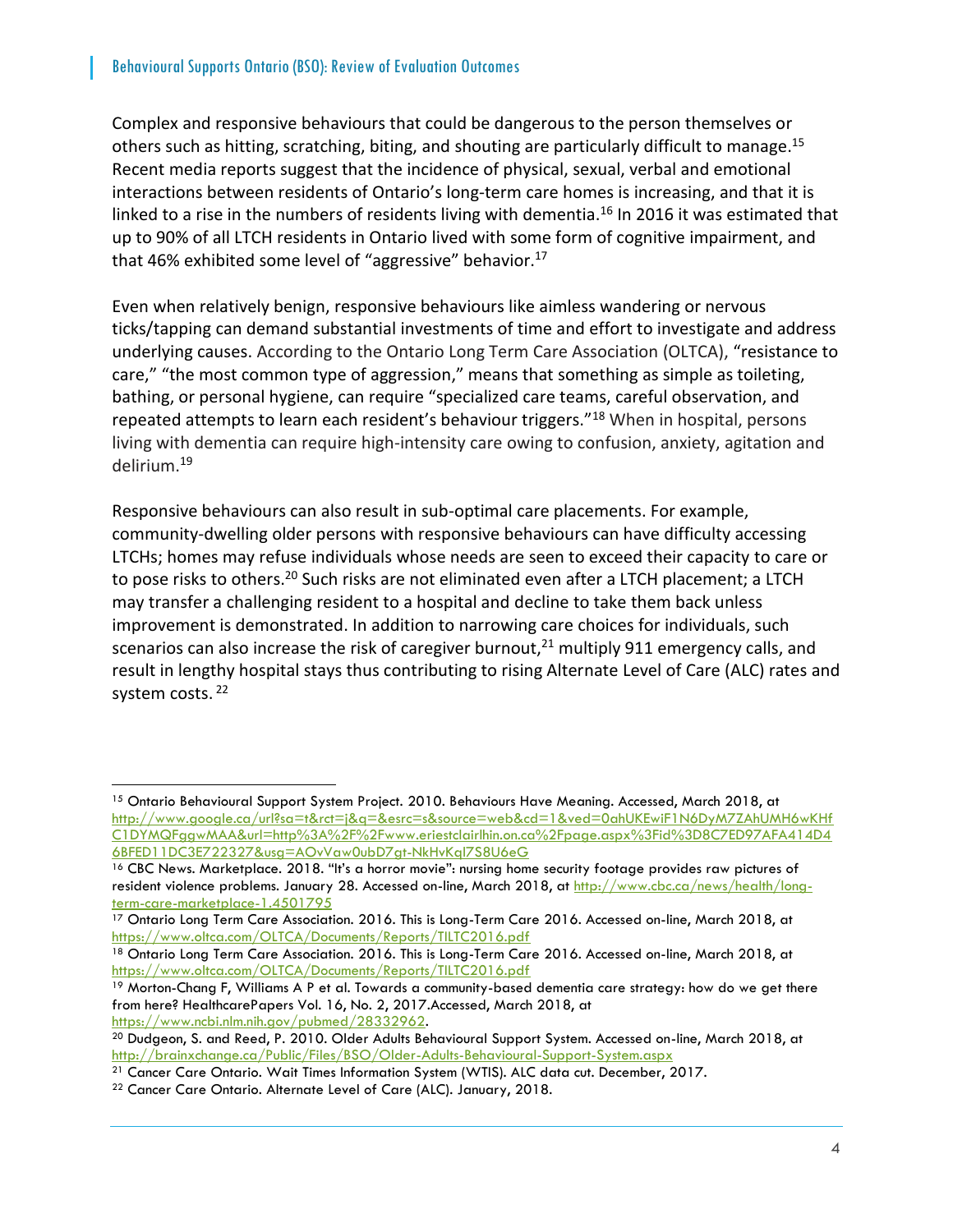#### <span id="page-6-0"></span>2.2 Evolution of the BSO

 $\overline{a}$ 

The policy roots of BSO date back to 1996 when the province initiated a broad-based consultation with diverse consumer and provider groups around the establishment of a provincial dementia care strategy. In 1999, Ontario introduced a four year, \$68.4 million Strategy for Alzheimer Disease and Related Dementias, a wide-ranging plan which proposed initiatives spanning community and residential care settings. These included: education for health care providers, caregivers and the public (e.g., staff training, physician training, increased public awareness); service enhancements and expansion (e.g., planning for appropriate, safe and secure environments, respite services for caregivers, psychogeriatric consulting resources and intergenerational volunteer initiatives); research activities and knowledge exchange (e.g., research on caregiver needs) and the creation of research coalitions.<sup>23</sup>

When the Strategy lapsed in 2003, the provincial government provided limited funding for a transition period running to March 2007 during which various "legacy projects," including a virtual repository of knowledge and information gained through the strategy (the Alzheimer Knowledge Exchange), were expected to find alternative funding sources.

In 2007, Ontario's MOHLTC released Building a Better System: Caring for Older Individuals with Aggressive Behaviours in Long-Term Care Homes. This document, a response to the results of a Coroner's Inquest regarding the tragic death of two residents who were killed by a newly admitted resident in a Toronto LTCH, highlighted the need for prevention, knowledge, coordination, integration, early identification and adequate supports to safely manage residents with responsive behaviours.<sup>24</sup>

In 2009, a knowledge exchange session with key stakeholders directly or indirectly involved with care for older individuals with complex behavioural challenges was convened by the Alzheimer Knowledge Exchange, Alzheimer Society Ontario, MOHLTC and the North Simcoe Muskoka LHIN. Consensus was reached on the need to build a shared model of behavioural supports guided by provincial policy with the overall goal of implementing an integrated system approach to the care of those with complex and challenging behaviours. In December 2009, a Behavioural Support Systems roundtable consultation was held with over 80 representatives from across sectors and from different communities to provide input on the expected deliverables of the Ontario Behavioural Support Systems (BSS) Project.

In 2010, the MOHLTC announced an investment of \$40M toward the development of an evidence and experience-based framework to enhance the availability of supports and services to persons living with responsive behaviours. A Framework for Care was developed in

 $^{23}$  Morton-Chang F. 2015. Tipping points to institutional care for persons living with dementia: analyzing the policy trajectory in Ontario. PhD. Thesis, Institute of Health Policy, Management and Evaluation, University of Toronto, 2015. Accessed, on-line, March 2018, at [https://tspace.library.utoronto.ca/bitstream/1807/69351/3/Morton-](https://tspace.library.utoronto.ca/bitstream/1807/69351/3/Morton-Chang_Frances_M_201506_PhD_thesis.pdf)[Chang\\_Frances\\_M\\_201506\\_PhD\\_thesis.pdf](https://tspace.library.utoronto.ca/bitstream/1807/69351/3/Morton-Chang_Frances_M_201506_PhD_thesis.pdf)

<sup>&</sup>lt;sup>24</sup> Dudgeon, S. and Reed, P. 2010. Older Adults Behavioural Support System. Accessed on-line, March 2018, at <http://brainxchange.ca/Public/Files/BSO/Older-Adults-Behavioural-Support-System.aspx>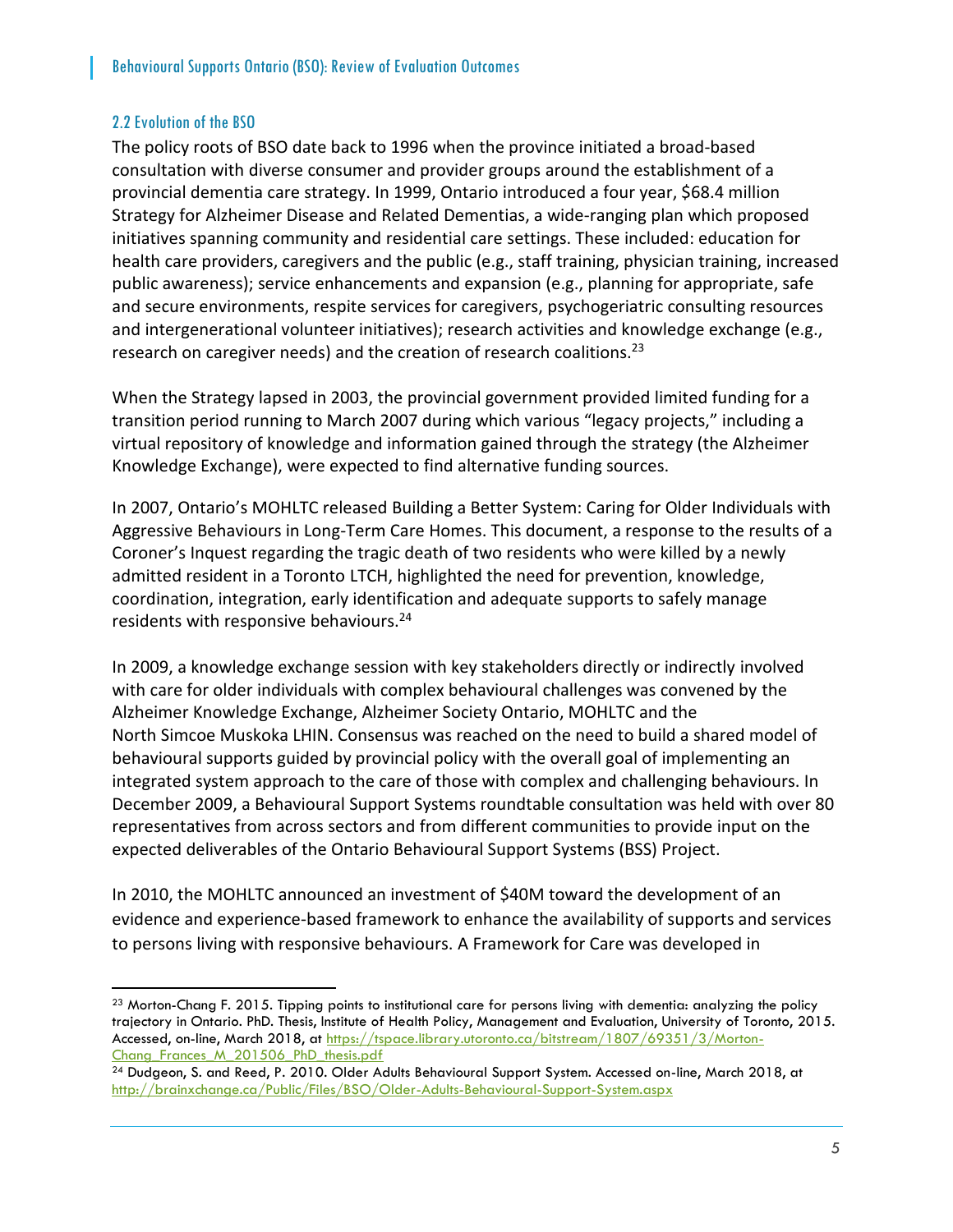consultation with family care partners, clinicians and administrators from across Canada. Its "three pillars" emphasized: system coordination and management through cross-agency, crosssectoral collaboration and partnerships; interdisciplinary service delivery across the continuum to ensure equitable and timely access to the right provider for the right services; and knowledgeable care teams equipped with new knowledge and best practice skills. <sup>25</sup> The "regional" character of the program was also emphasized; while working from common principles, LHINs would implement approaches best suited to local needs and resources.<sup>26</sup>

Adding impetus, the 2010 report of the Ontario Health Quality Council (OHQC) noted that verbal and physical behaviours such as "aggression", "agitation" or wandering were now common among LTCH residents and that 11% exhibited worsening behaviour. Further, an estimated 17% of residents had been physically restrained, a higher rate than in other countries.<sup>27</sup>

Roll-out of the Behavioural Supports Ontario (BSO) initiative proceeded in stages. In 2011, four early adopter (EA) LHINs (North Simcoe Muskoka, Central East, Hamilton Niagara Haldimand Brant and South East) were selected to demonstrate and test the BSO framework. In February 2012, the remaining 10 LHINs implemented this framework. A Coordinating and Reporting Office (CRO) sited at the North Simcoe Muskoka LHIN, was created to ensure fiscal accountability and to coordinate province-wide LHIN-based implementation. Skills-building tools, including assessment tools that encouraged new insights into why people may exhibit responsive behaviours, were developed and shared along with the dissemination of various care pathways and approaches to clinical integration.<sup>28</sup> However, funding for the CRO ended in March 2013 thus reducing capacity to provide centralized and standardized data collection.<sup>29</sup>

In 2015, a Provincial Coordinating Office (PCO) re-emerged to support the BSO initiative. Located in the North East LHIN and hosted by the North Bay Regional Health Centre, the PCO was first supported by the North East, North Simcoe Muskoka and the Hamilton Niagara Haldimand Brant LHINs (from 2015-17) before moving to a 14 LHIN funding model for 2017-19.

Since then, the MOHLTC has announced new BSO investments. In 2016-17 it added \$10 million,<sup>30</sup> with an additional \$10 million slated for 2017-18, bringing total program funding to \$64 million (including the original \$40 million investment and top-ups of \$4 million). According

<sup>27</sup> Ontario Health Quality Council. 2010. 2010 Report on Ontario's Health System, Quality Monitor.

<sup>29</sup> Behavioural Supports Ontario. 2013. Final Implementation Report. Accessed on-line, March 2018 at [http://brainxchange.ca/Public/Files/BSO/BSO\\_Q4-Report-FINAL-en.aspx](http://brainxchange.ca/Public/Files/BSO/BSO_Q4-Report-FINAL-en.aspx)

 <sup>25</sup> Behavioural Supports Ontario. 2017. Behavioural Supports Ontario (BSO) Initiative Overview.

<sup>26</sup> Dudgeon, S. and Reed, P. 2010. Older Adults Behavioural Support System. Accessed on-line, March 2018, at <http://brainxchange.ca/Public/Files/BSO/Older-Adults-Behavioural-Support-System.aspx>

<sup>28</sup> Gutmanis I, Snyder M, et al. 2015. Health care redesign for responsive behaviours - the Behavioural Supports Ontario Experience: Lessons learned and keys to success. Canadian Journal of Community Mental Health, vol. 34, No. 1, 2015. Accessed on-line, March 2018, at<http://www.cjcmh.com/doi/pdf/10.7870/cjcmh-2015-001?src=recsys&>

<sup>&</sup>lt;sup>30</sup> Ontario. 2016. Ontario investing additional \$10 million to enhance Behavioural Supports Program. Accessed online, March 2018, at [https://news.ontario.ca/mohltc/en/2016/08/ontario-investing-additional-10-million-to](https://news.ontario.ca/mohltc/en/2016/08/ontario-investing-additional-10-million-to-enhance-behavioural-supports-program.html)[enhance-behavioural-supports-program.html](https://news.ontario.ca/mohltc/en/2016/08/ontario-investing-additional-10-million-to-enhance-behavioural-supports-program.html)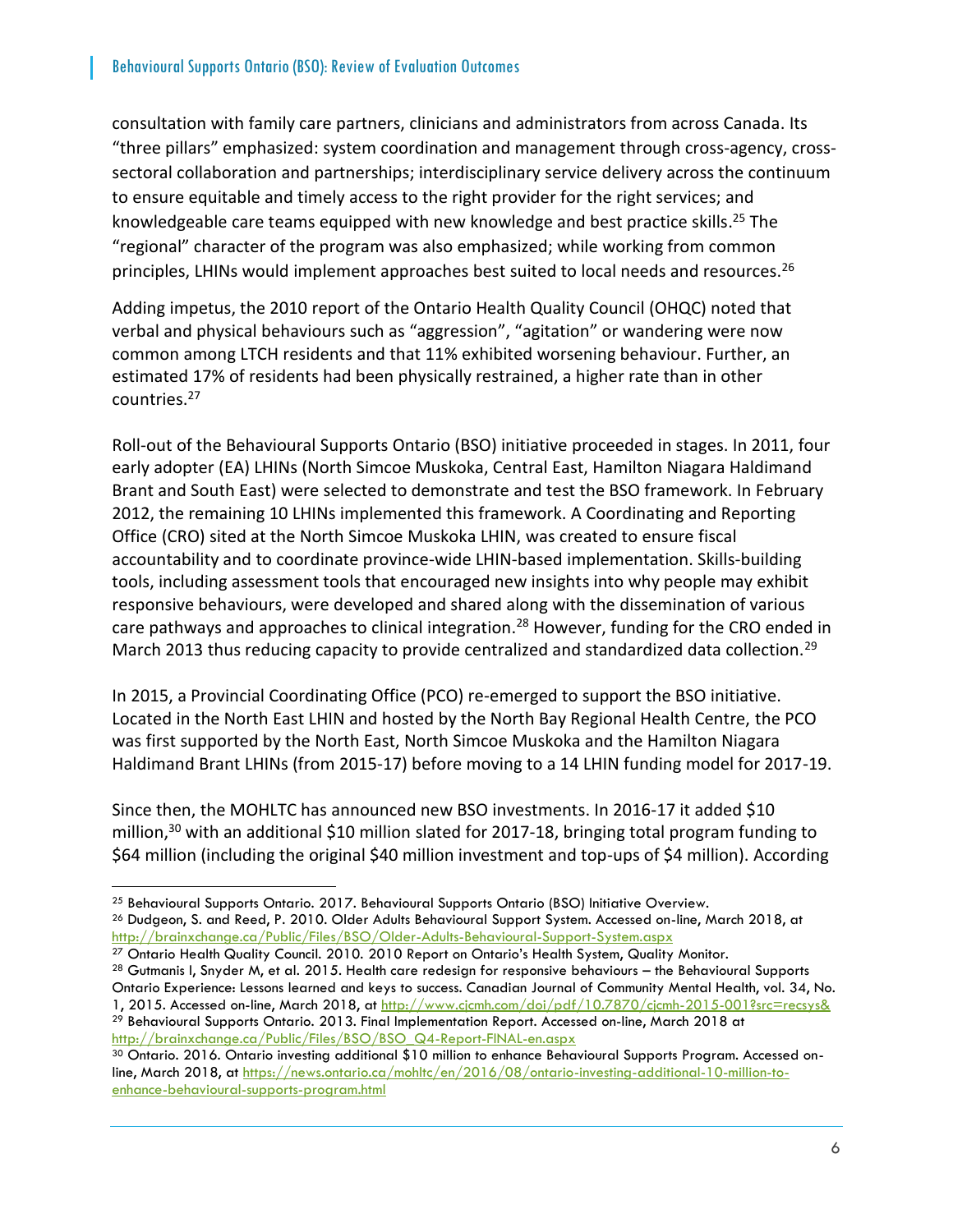to the 2017 Budget, "the Province is working towards the goal of a BSO resource in every longterm care home in Ontario."<sup>31</sup>

The Ministry has also made changes to BSO funding allocations. Instead of sub-dividing budgets into envelopes earmarked for nursing (RPN, RN) personal support workers (PSW) and "other," envelopes have been eliminated so that BSO teams can incorporate a broader range of health care professionals (e.g., occupational therapists, recreation therapists, social workers,) within their LTC BSO teams. 32

However, the Ministry has also clarified that the purpose of the new 2017-18 funding is to support BSO services in LTCHs. The Ministry now requires LHINs to allocate a set minimum of the previous funding base (as stipulated in funding letters) to LTCHs. Further, all ministryfunded BSO community or hospital services investments must be aligned with the needs of LTCHs. Nevertheless, it is anticipated that LHINs will continue to provide BSO support in the community and in hospitals (e.g., through Transitional Teams) by leveraging their own resources. 33

## <span id="page-8-0"></span>3.0 BSO Characteristics and Evaluation

#### <span id="page-8-1"></span>3.1 Program Characteristics

Rather than being created at a single point in time as a uniform whole, BSO thus evolved over the course of two decades as a framework for new and existing local initiatives aimed at improving care for persons with responsive behaviours, and their caregivers, in the community, in hospitals, and in LTCHs, albeit with a growing focus on the latter.

This view is emphasized by the BSO itself. On its provincial website, Behavioural Supports Ontario states that: "It is important to note that BSO was not designed to be a new program but rather, was implemented to leverage existing resources to enhance system coordination across the continuum of care. The components of BSO differ across the province and may consist of: specialized geriatric services, geriatric mental health outreach teams, community support services, geriatric emergency management nurses, inpatient geriatric assessment units, primary

32 Ontario Ministry of Health and Long-Term Care. 2017. Long-Term Care Homes Funding Policy, Behavioural Supports Ontario Staffing Resources. Accessed on-line, March 2018, at

[http://www.health.gov.on.ca/en/public/programs/ltc/docs/bso\\_funding\\_policy.pdf](http://www.health.gov.on.ca/en/public/programs/ltc/docs/bso_funding_policy.pdf)

<sup>33</sup> Hamilton Niagara Haldimand Brant LHIN Board of Directors Meeting Materials. 2017. AC\_C.1 (iii) Behavioural Supports Ontario Annual Funding Briefing Note. Page 215. Accessed on-line, March 2018, at

[http://www.google.ca/url?sa=t&rct=j&q=&esrc=s&source=web&cd=1&ved=0ahUKEwjE677k7fnZAhVNbK0KHa1p](http://www.google.ca/url?sa=t&rct=j&q=&esrc=s&source=web&cd=1&ved=0ahUKEwjE677k7fnZAhVNbK0KHa1pAsQQFggnMAA&url=http%3A%2F%2Fwww.hnhblhin.on.ca%2F~%2Fmedia%2Fsites%2Fhnhb%2FBoard%2520and%2520Governance%2FBoard%2520Meetings%2F2017-18%2520Meeting%2520Materials%2FBOD%2520Materials%252027Sept17.pdf%3Fla%3Den&usg=AOvVaw0_PnRSTO90gCyfdsjvwhOm) [AsQQFggnMAA&url=http%3A%2F%2Fwww.hnhblhin.on.ca%2F~%2Fmedia%2Fsites%2Fhnhb%2FBoard%2520and](http://www.google.ca/url?sa=t&rct=j&q=&esrc=s&source=web&cd=1&ved=0ahUKEwjE677k7fnZAhVNbK0KHa1pAsQQFggnMAA&url=http%3A%2F%2Fwww.hnhblhin.on.ca%2F~%2Fmedia%2Fsites%2Fhnhb%2FBoard%2520and%2520Governance%2FBoard%2520Meetings%2F2017-18%2520Meeting%2520Materials%2FBOD%2520Materials%252027Sept17.pdf%3Fla%3Den&usg=AOvVaw0_PnRSTO90gCyfdsjvwhOm) [%2520Governance%2FBoard%2520Meetings%2F2017-](http://www.google.ca/url?sa=t&rct=j&q=&esrc=s&source=web&cd=1&ved=0ahUKEwjE677k7fnZAhVNbK0KHa1pAsQQFggnMAA&url=http%3A%2F%2Fwww.hnhblhin.on.ca%2F~%2Fmedia%2Fsites%2Fhnhb%2FBoard%2520and%2520Governance%2FBoard%2520Meetings%2F2017-18%2520Meeting%2520Materials%2FBOD%2520Materials%252027Sept17.pdf%3Fla%3Den&usg=AOvVaw0_PnRSTO90gCyfdsjvwhOm)

 <sup>31</sup> 2017 Ontario Budget. 2017. Chapter 2: Supporting Seniors Health. Accessed on-line, March 2018, at <https://www.fin.gov.on.ca/en/budget/ontariobudgets/2017/ch2.html#ch219>

[<sup>18%2520</sup>Meeting%2520Materials%2FBOD%2520Materials%252027Sept17.pdf%3Fla%3Den&usg=AOvVaw0\\_P](http://www.google.ca/url?sa=t&rct=j&q=&esrc=s&source=web&cd=1&ved=0ahUKEwjE677k7fnZAhVNbK0KHa1pAsQQFggnMAA&url=http%3A%2F%2Fwww.hnhblhin.on.ca%2F~%2Fmedia%2Fsites%2Fhnhb%2FBoard%2520and%2520Governance%2FBoard%2520Meetings%2F2017-18%2520Meeting%2520Materials%2FBOD%2520Materials%252027Sept17.pdf%3Fla%3Den&usg=AOvVaw0_PnRSTO90gCyfdsjvwhOm) [nRSTO90gCyfdsjvwhOm](http://www.google.ca/url?sa=t&rct=j&q=&esrc=s&source=web&cd=1&ved=0ahUKEwjE677k7fnZAhVNbK0KHa1pAsQQFggnMAA&url=http%3A%2F%2Fwww.hnhblhin.on.ca%2F~%2Fmedia%2Fsites%2Fhnhb%2FBoard%2520and%2520Governance%2FBoard%2520Meetings%2F2017-18%2520Meeting%2520Materials%2FBOD%2520Materials%252027Sept17.pdf%3Fla%3Den&usg=AOvVaw0_PnRSTO90gCyfdsjvwhOm)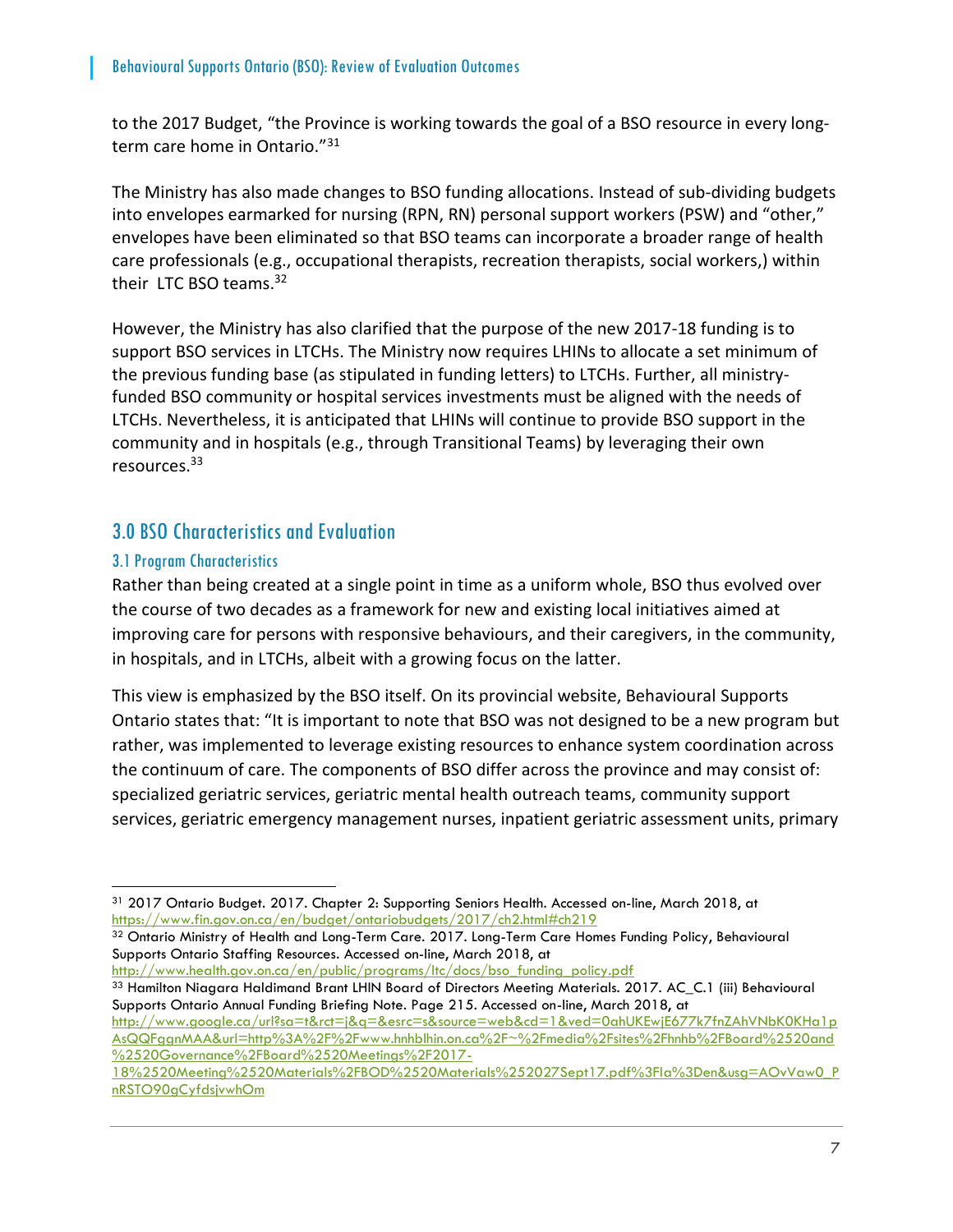care-based memory clinics, adult day programs, Alzheimer Society education, counselling, and a variety of support programs."<sup>34</sup>

Referencing Gutmanis et al., <sup>35</sup> the website goes on to say "While many dementia care programs and services already existed along the care continuum, the aim of this initiative was to realign and enhance the system in a manner that both facilitated collaboration and partnerships among like or complementary services and leveraged existing resources." This included past investments in dementia care made as part of the provincial Alzheimer strategy, as well as investments in Ontario's four year Aging at Home strategy, introduced in 2007.<sup>36</sup>

In a recent article, Grouchy, Cooper and Wong add to this perspective. Focusing specifically on BSO initiatives in LTCHs, they note that even in this sector "the implementation of the program varied across and within the local health integration networks (LHINs). By 2015, there were three BSO models operating within the long-term care (LTC) homes sector: in-home BSO teams, a mobile team that services multiple LTC homes within a sub-area of a LHIN and a LHIN-wide mobile team that provides services to all homes."<sup>37</sup>

As a provincial framework for local action to improve care, the BSO incorporated three foundational pillars:<sup>38</sup>

- System coordination (coordinated cross-agency, cross-sectoral collaboration and partnerships based on clearly defined roles and processes to facilitate 'seamless' care)
- Interdisciplinary service delivery (outreach and support across the service continuum to ensure equitable and timely access to the right provider for the right service)
- Knowledgeable care teams and capacity building (strengthen capacity of current and future professionals through education and focused training to transfer new knowledge and best practice skills for continuous quality improvement).

The framework also set out eight "essential elements" or best practices spanning community, hospital and residential care settings:

• System Management/ Accountability

<http://www.behaviouralsupportsontario.ca/29/Background/>

<sup>34</sup> Behavioural Supports Ontario. Background. Accessed on-line, March 2018, at <http://www.behaviouralsupportsontario.ca/29/Background/>

<sup>35</sup> Gutmanis I, Snyder M, et al. 2015. Health care redesign for responsive behaviours – the Behavioural Supports Ontario Experience: Lessons learned and keys to success. Canadian Journal of Community Mental Health, vol. 34, No. 1, 2015. Accessed on-line, March 2018, at<http://www.cjcmh.com/doi/pdf/10.7870/cjcmh-2015-001?src=recsys&> <sup>36</sup> Behavioural Supports Ontario. Background. Accessed on-line, March 2018, at

<sup>37</sup> Grouchy M, Cooper N, Wong T. 2017. Implementation of Behavioural Supports Ontario (BSO): an evaluation of three models of care. Healthcare Quarterly Vol. 19, No. 4. Accessed on-line, March 2018 at [https://www.oltca.com/OLTCA/Documents/Reports/ImplementationOfBSO\\_EvaluationOfThreeModelsOfCare\\_HQVo](https://www.oltca.com/OLTCA/Documents/Reports/ImplementationOfBSO_EvaluationOfThreeModelsOfCare_HQVol19No4.pdf) [l19No4.pdf](https://www.oltca.com/OLTCA/Documents/Reports/ImplementationOfBSO_EvaluationOfThreeModelsOfCare_HQVol19No4.pdf)

<sup>38</sup> Gutmanis I, Snyder M, et al. 2015. Health care redesign for responsive behaviours - the Behavioural Supports Ontario Experience: Lessons learned and keys to success. Canadian Journal of Community Mental Health, vol. 34, No. 1, 2015. Accessed on-line, March 2018, at http://www.cjcmh.com/doi/pdf/10.7870/cjcmh-2015-001?src=recsys&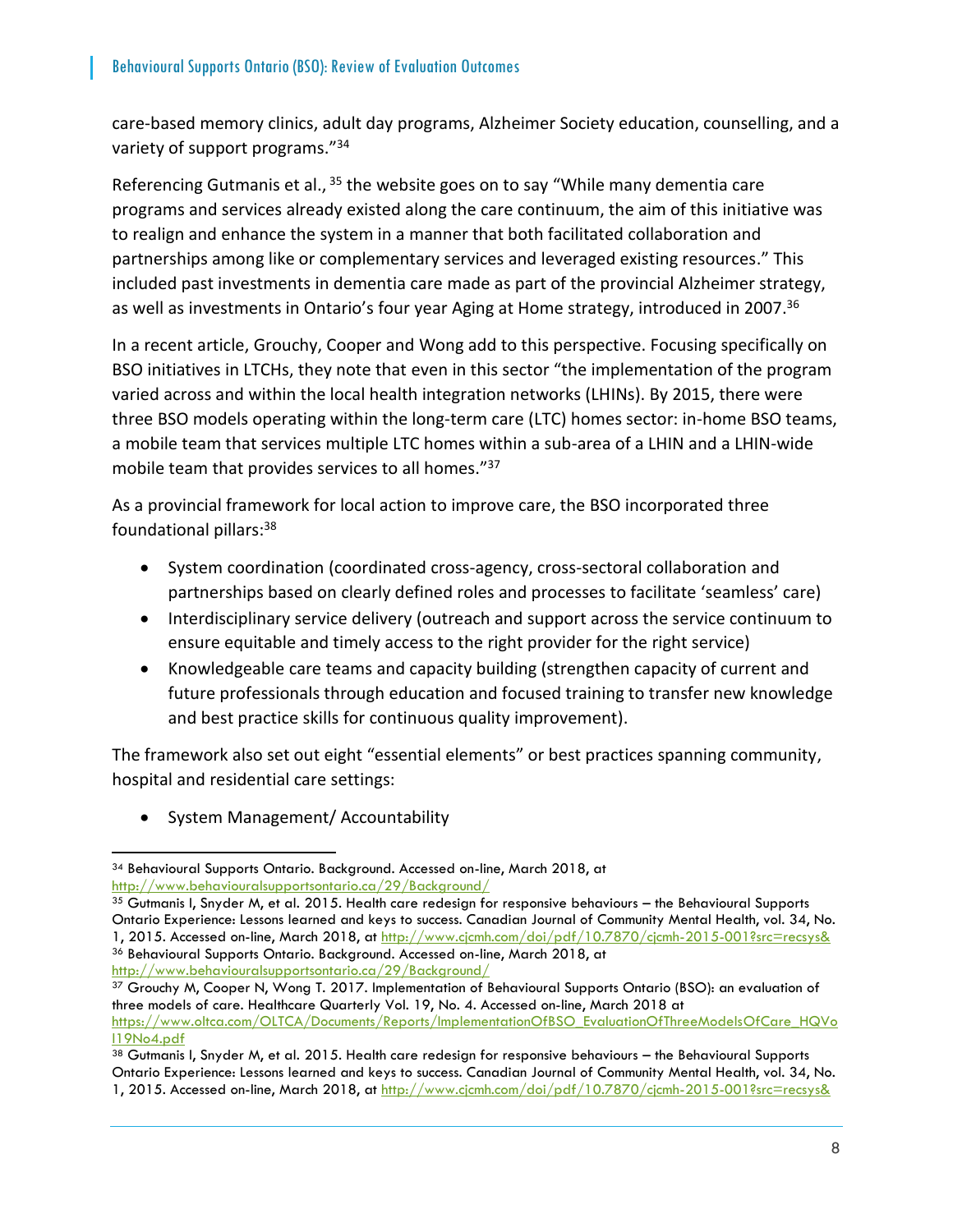- Centralized Collaborative Intake and Referral
- Mobile Interdisciplinary Seniors Behavioural Support Outreach Team(s)
- Case Management and Transitional Supports
- Enhanced Day Treatment and Respite Care
- Specialized Residential Treatment (Behavioural Support Units) short stay
- Specialized Residential Treatment long stay
- Knowledge Exchange Capacity Enhancement.

 $\overline{a}$ 

In order to avoid service duplication, each LHIN was to leverage existing knowledge pathways, initiatives, education programs, and expertise within their regions. To guide the LHINs, and provider organizations in them, the BSO created common tools including a Capacity Building Roadmap providing advice on hiring and educating staff.<sup>39</sup>

As a result, the BSO encompasses a diverse collection of local initiatives with LHINs making different choices around which to deploy, for whom, and how. Illustrating this, the BSO Final Implementation Report in 2013<sup>40</sup> provided a mapping of key activities by LHIN including:

- Mobile teams (lead/host model) in which a lead organization recruits, trains and delivers interdisciplinary outreach support in care settings throughout a region. At the time of the report, six LHINs used these teams with reported successes in reducing response times, increasing referrals, and increasing service volume.
- Mobile teams (decentralized staffing model) in which dedicated on-site nurses or PSWs addressed behavioural issues in a given LTCH, and in some cases, provided support to other LTCHs nearby. Of seven LHINs reporting this approach, a number reported improved intake and systems flow, enhanced staff training and engagement with primary care providers, and higher numbers of clients being supported by the team.
- Centralized access (one number to call) for risk screening, triage and referral to other appropriate services. Six participating LHINs reported increasing numbers of "connections" made with existing programs and services.
- System navigators responsible for planning appropriate services throughout a patient's journey. Of four LHINs reporting this approach, one indicated that of clients who had not previously accessed services, 66% now had access to longer-term supports, and they no longer had to manage on their own.

<sup>&</sup>lt;sup>39</sup> For a more detailed discussion of the development and characteristics of the BSO, see Sinclair-Frigault D. 2016. Responsive Behaviours in Dementia: Developing and Implementing the Behavioural Supports Ontario Initiative. MSc Thesis, University of Toronto. Accessed on-line, March 2018, at

[https://tspace.library.utoronto.ca/bitstream/1807/77371/3/Sinclair\\_Frigault\\_Delia\\_201611\\_MSc\\_thesis.pdf](https://tspace.library.utoronto.ca/bitstream/1807/77371/3/Sinclair_Frigault_Delia_201611_MSc_thesis.pdf) <sup>40</sup> Behavioural Supports Ontario. 2013. Final Implementation Report. Accessed on-line, March 2018 at [http://brainxchange.ca/Public/Files/BSO/BSO\\_Q4-Report-FINAL-en.aspx](http://brainxchange.ca/Public/Files/BSO/BSO_Q4-Report-FINAL-en.aspx)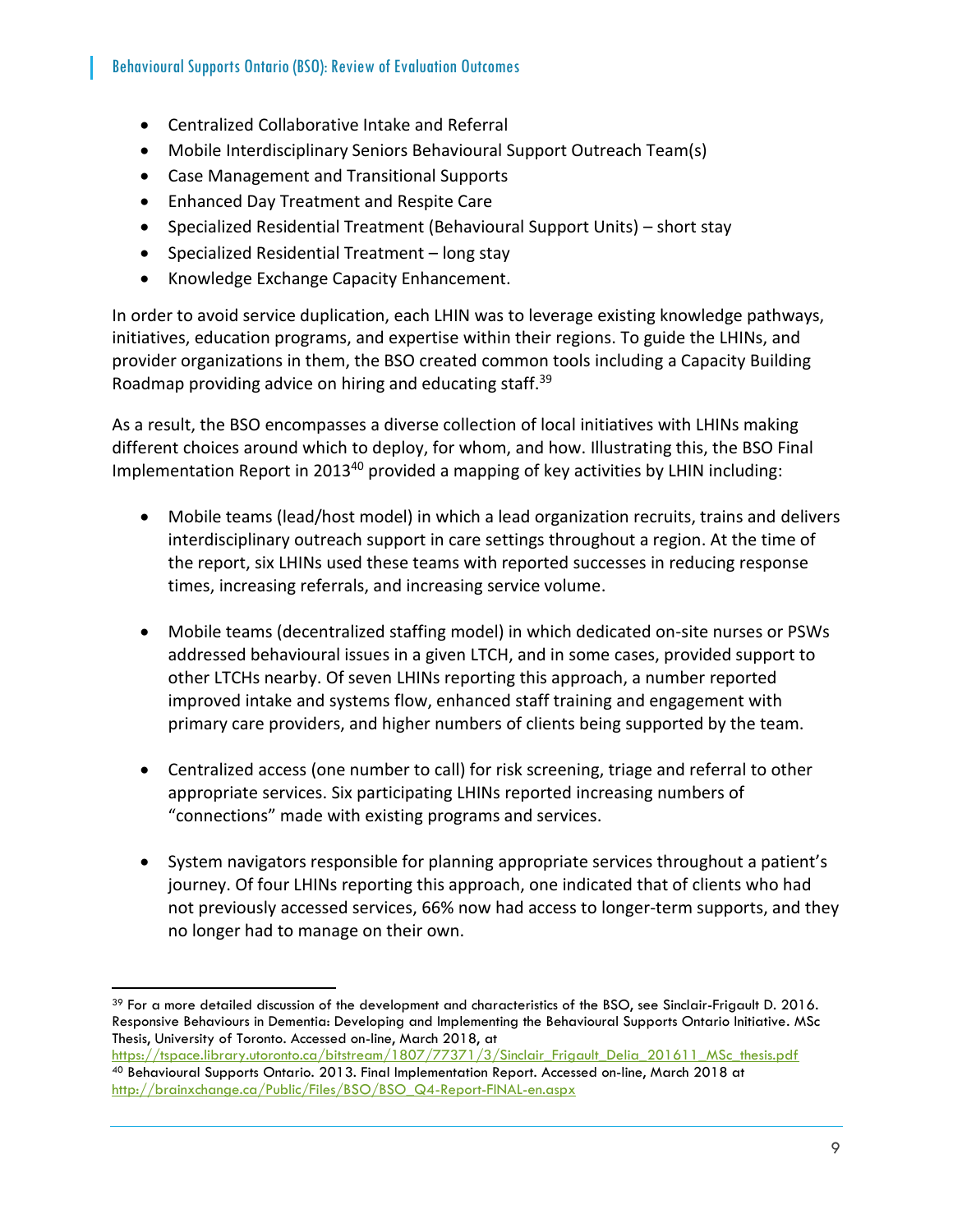- Common assessment toolkit outlining service events, process steps, common assessment tools and pathways. Of five LHINs using this toolkit, two reported that clients now had an individualized care plan understood by all care team members, improving care and avoiding duplication.
- Integrated care teams spanning LTCH, hospital and community sectors to insure collaboration and seamless care transitions. Eight LHINs used this approach, with reported success in transitioning clients from hospitals to LTCHs, retirement homes and the community, and addressing system gaps in many complex cases.

In 2017, such LHIN level initiatives were re-classified into six "models" including four basic types of behavioural support teams: one sector-specific clinician and one type of specialized unit:"<sup>41</sup>

- Embedded Teams located within LTCHs (e.g., PSWs, RPNs, RNs, Recreational Therapists), funded to support the delivery of care for residents presenting responsive behaviours
- Mobile Teams led by a lead organization that delivers outreach support to LTCHs throughout a region
- Community Teams community-based teams funded to support BSO patients and family care partners residing in the community (including private dwellings, retirement homes, group homes, assisted living, etc.)
- Cross-Sector Teams funded to support BSO patients and care partners wherever they reside (e.g., LTC, community, Acute Care, etc.)
- Dedicated Acute Care Positions support staff or teams that support patients presenting with responsive behaviours in the acute care sector in multiple sites, or embedded in a single site
- Behavioural Support Units (BSUs) bed-based units providing higher intensity care to individuals with complex responsive behaviours prior to return to a LTCH.

#### <span id="page-11-0"></span>3.2 Evaluation Highlights

 $\overline{a}$ 

While offering great scope and flexibility to leverage local resources and create local solutions, such multiplicity presents clear challenges for evaluation: there is no single standard intervention to evaluate as there would be in a clinical trial, and a range of outcomes at individual, organization and systems levels may need to be captured.

<sup>41</sup> Behavioural Supports Ontario. 2017. Behavioural Supports Ontario 14 LHIN Models Guide.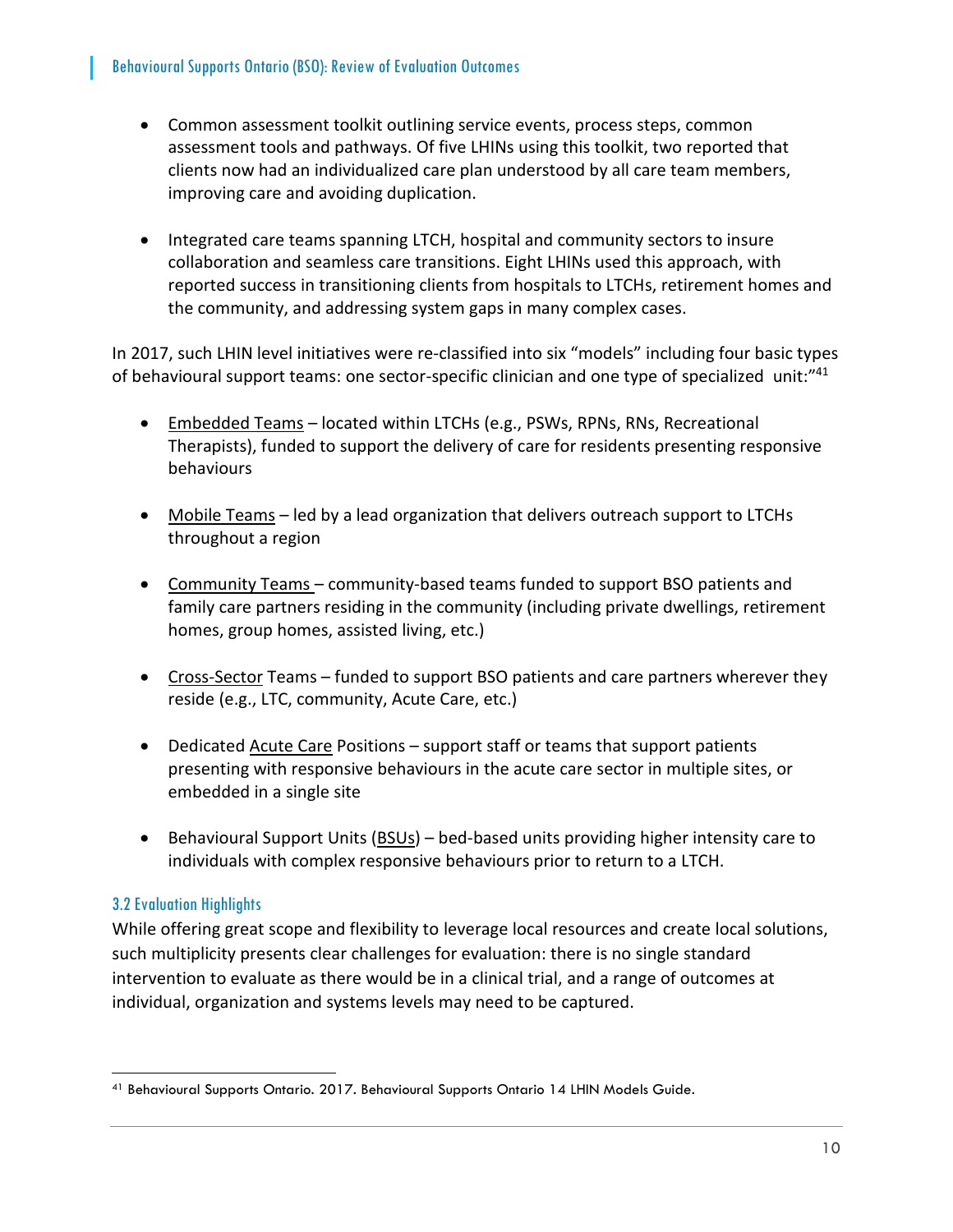Nevertheless, as suggested earlier, evaluation results have been positive overall. In addition to the observations made in the BSO Final Implementation Report cited above, three additional sources provide valuable intelligence; we review them in historical order.

#### <span id="page-12-0"></span>HayGroup BSO Final Evaluation Report (2013)

The results of the most extensive evaluation of BSO to date are found in the 2013 report by the HayGroup, a large health care consultancy; it combined a mix of quantitative and qualitative methods to assess the impact of BSO initiatives in the four "early adopter" (EA) LHINs: Hamilton Niagara Haldimand Brant, Central East, South East and North Simcoe Muskoka. 42

Although conducted early in the implementation process, and with qualifications noted below, this evaluation identified a range of positive outcomes.

- *Qualitative findings* obtained through surveys and focus groups suggested that early users were generally satisfied with BSO. In addition to facilitating timely intake and access to care, the quality of care in LTCHs had improved or was likely to improve; training in behaviours and behavioural management was highly valued; teams were better prepared to work together and make connections to different system providers; and knowledge gained through the program was valuable in building capacity to care for residents. Opportunities for improvement included: more widespread access to specialized knowledge and training; more extensive collaboration and "hands on" support by BSO team members to staff in LTCHs (as compared to advisory and consultative roles); and enhanced expertise and credibility among BSO team members regarding their interactions with LTCHs.
- *Quantitative findings* generated through analysis of available administrative data in BSO EA LHINs (as compared to non-EA LHINs) suggested that rates of acute care hospitalization for the BSO target population residing in LTCHs were lower, including total inpatient days, ALC (Alternate Level of Care) days and RIW (Resource Intensity Weight) cases. The largest reductions were observed in the CE LHIN (where BSO teams were embedded in LTCHs), although reductions in acute care activity were observed across all EA LHINs with nominal savings of almost \$5 million.

There were two important caveats.

 $\overline{a}$ 

• With respect to the *qualitative analysis*, interviews were conducted in LTCHs only; community and hospital perspectives were not documented. Moreover, respondents in different LHINs had only experienced the approaches used by their LHINs making cross-LHIN comparisons of alternative approaches problematic.

<sup>42</sup> HayGroup. 2013. Behavioural Supports Ontario. Hay Group Final Evaluation Report.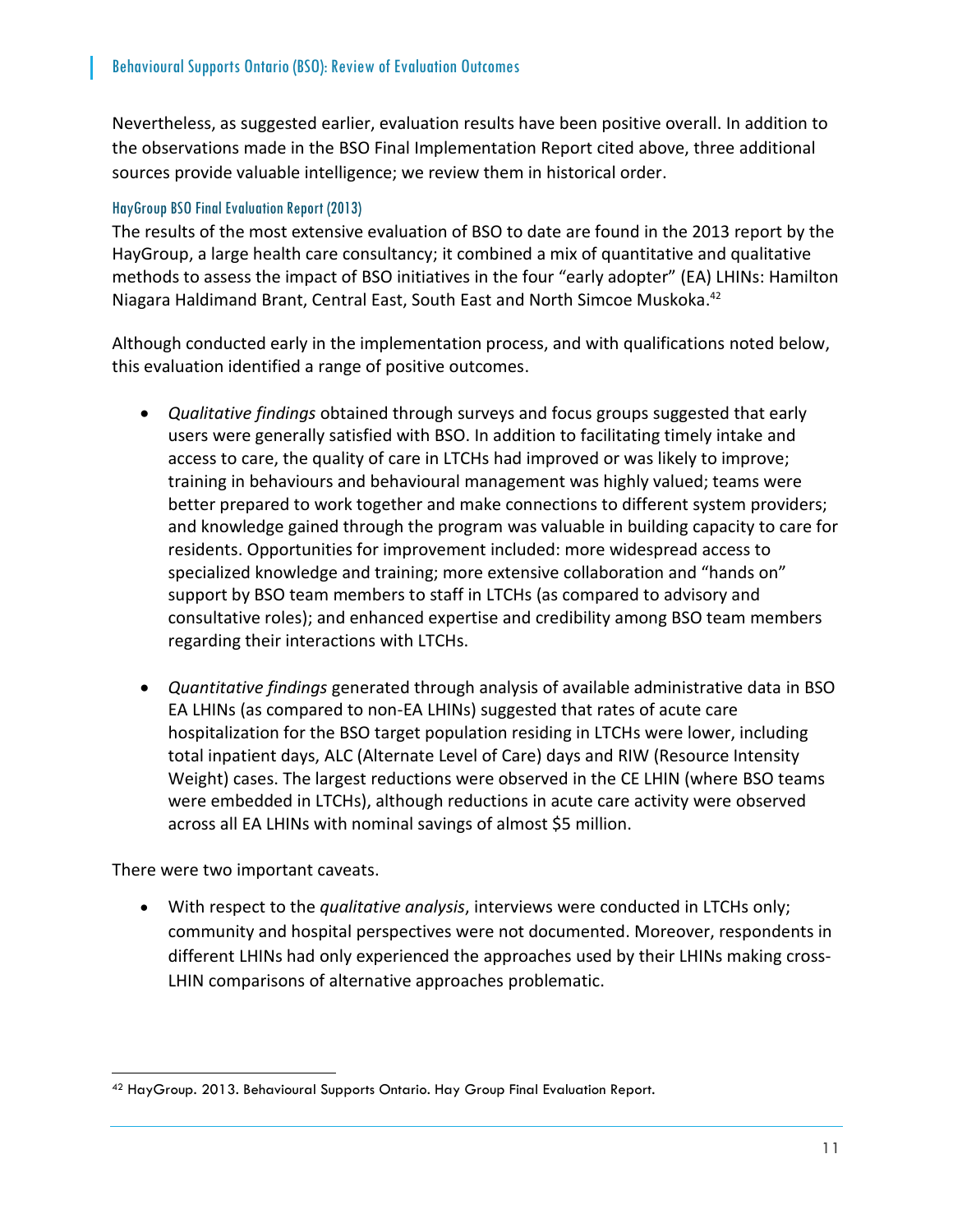• Regarding the *quantitative analysis*, which also focused on LTCHs, available administrative data were not sufficient to allow the evaluators to identify individual LTCH residents who were also BSO participants; outcomes were estimated for the population as a whole. Further, because BSO participants in EA LHINs were likely affected by other ongoing policy initiatives (e.g., the provincial ER/ALC strategy aimed at reducing inappropriate hospital utilization), it was not possible to discern the independent impact of the BSO with any certainty. Nevertheless, the early findings did suggest "that the BSO support provided in LTCHs may have a positive impact on acute care hospital utilization for the target population."

#### <span id="page-13-0"></span>Gutmanis, Snyder, Harvey et al. (2015)

Although not reporting the results of an independent evaluation, this article offered "preliminary evidence of effectiveness" from other sources.<sup>43</sup> Specifically,

- Data from the Mississauga Halton (MH) LHIN suggested that implementation of specially trained nurses and PSWs in LTCHs was associated with a decline of almost 50% in reported numbers of responsive behaviours between June and September 2012.
- Preliminary evaluation results by the HayGroup in 2012 pointed to a decline in total numbers of hospital inpatient days and hospital ALC days in EA LHINs among LTCH residents with responsive behaviours; in non-EA LHINs numbers had instead risen during the same period. This was seen to reflect the fact that EA LHINs were better equipped to assess and manage responsive behaviours resulting in fewer transfers to hospital, and a greater capacity and willingness to transition residents back to their LTCH post discharge.

#### <span id="page-13-1"></span>Grouchy, Cooper and Wong (2017)

 $\overline{a}$ 

This article, authored by investigators at the Ontario Long-Term Care Association (OLTCA), an industry-funded group, evaluated experiences with three different BSO models in member LTCHs:

- Dedicated in-home BSO teams
- Mobile teams serving multiple LTCHs within a LHIN sub-region
- Mobile teams serving multiple LTCHs across a LHIN region.

Data were derived from a survey of OLTCA member LTCHs and a separate analysis of "key metrics" from administrative databases.

Compared to homes accessing mobile teams, those with dedicated in-home teams reported:

<sup>43</sup> Gutmanis I, Snyder M, et al. 2015. Health care redesign for responsive behaviours - the Behavioural Supports Ontario Experience: Lessons learned and keys to success. Canadian Journal of Community Mental Health, vol. 34, No. 1, 2015. Accessed on-line, March 2018, at http://www.cjcmh.com/doi/pdf/10.7870/cjcmh-2015-001?src=recsys&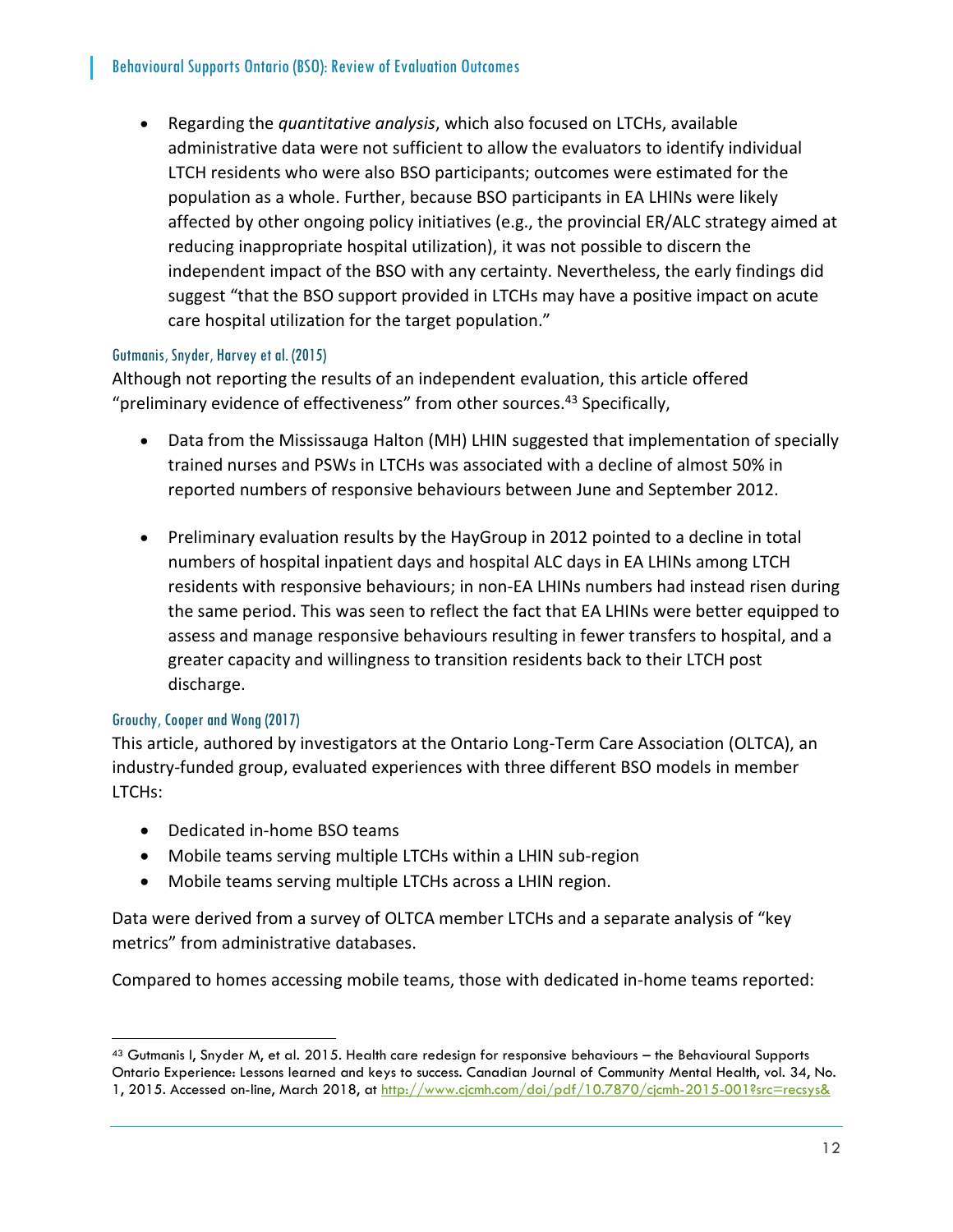- Higher levels of agreement that the BSO had enabled point-of-care education; supported staff to assess and determine individualized interventions to manage behaviours; and provided support for homes' own behavioural management programs.
- $\bullet$  Lower rates of use of physical restraints and antipsychotic drugs.  $44$

#### <span id="page-14-0"></span>3.3 Other Considerations

The 2015 report of the BSO Consultative Work Group is also worth mentioning.

This report, a response to the MOHLTC requirement that individual LHINs initiate sustainability plans "to ensure the continued success of the program," was based on consultation with stakeholders who considered five "legacy indicators" for "ongoing monitoring" of BSO progress across the province. These measured system-level impact (e.g., rates of acute care hospitalization), as well as impact at the individual-level (e.g., percentage of residents with verbal, physical or social behaviour affecting others).

In its deliberations, the work group surfaced familiar concerns that these measures did not fully capture the broad scope of the BSO program, and that changes in these measures could not be attributed to the BSO program alone.

In the end, the group recommended only a single BSO legacy measure: *Change in behavioural symptoms among LTCH residents*. This measure, not directed to older persons or caregivers in community and hospital settings, is described as a "combination of the 'percent of LTCH residents whose behavioural symptoms worsened' and 'percent of LTCH residents whose behavioural symptoms improved' measures, and at best reflects the patients who are most likely to have received BSO services."<sup>45</sup>

#### <span id="page-14-1"></span>4.0 Discussion and Next Steps

 $\overline{a}$ 

BSO responds to a rising challenge in Ontario. Even if rates of dementia and responsive behaviours do not increase, an aging population means that sheer numbers of individuals in both categories will likely continue to grow.

This growth augers an increasing burden of care on families and informal caregivers, many of whom already experience distress and burnout as a result of their caring responsibilities. It also tests hospitals as they cope with high numbers of emergency room visits, more in-patients with responsive behaviours, and often lengthy discharge delays while waiting for an appropriate

<sup>44</sup> Grouchy M, Cooper N, Wong T. 2017. Implementation of Behavioural Supports Ontario (BSO): an evaluation of three models of care. Healthcare Quarterly Vol. 19, No. 4. Accessed on-line, March 2018 at [https://www.oltca.com/OLTCA/Documents/Reports/ImplementationOfBSO\\_EvaluationOfThreeModelsOfCare\\_HQVo](https://www.oltca.com/OLTCA/Documents/Reports/ImplementationOfBSO_EvaluationOfThreeModelsOfCare_HQVol19No4.pdf) [l19No4.pdf](https://www.oltca.com/OLTCA/Documents/Reports/ImplementationOfBSO_EvaluationOfThreeModelsOfCare_HQVol19No4.pdf)

<sup>45</sup> LHIN Collaborative. 2015. Behavioural Supports Ontario (BSO) Consultative Work Group. Recommendations for the BSO Provincial.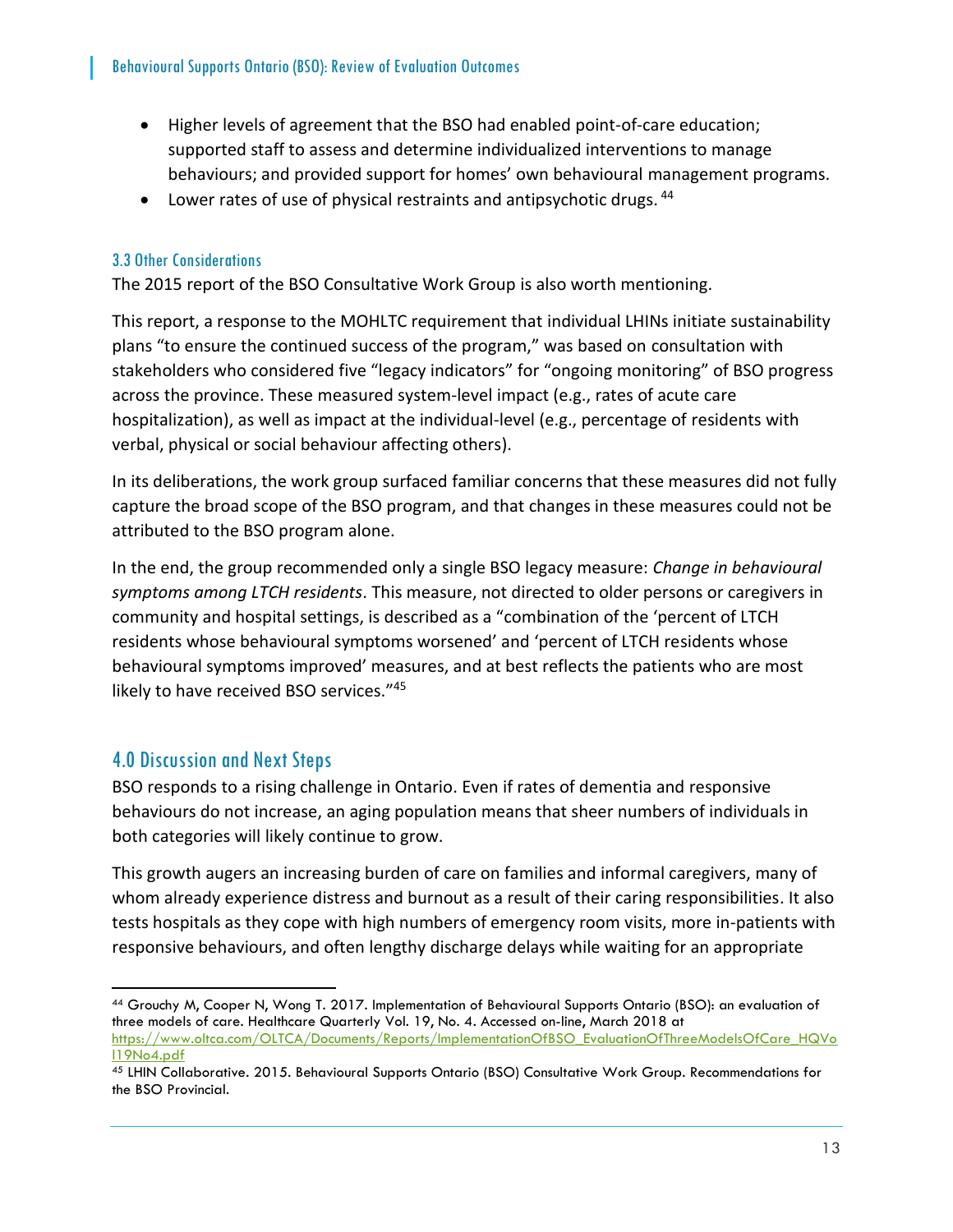placement. For their part, LTCHs face mounting demands on their resources, not simply to provide normal everyday care and support to residents with responsive behaviours, but to ensure the safety of other residents and staff.

BSO was created as a response to such challenges. Rather than a "one-size-fits-all" intervention, it was designed as a framework to encourage and support new and existing initiatives aimed at improving the quality of care for older persons with responsive behaviours and their caregivers, while making the best use of available health system resources across the care continuum.

However, precisely because of its diverse and decentralized nature, the full impact of the BSO has proven difficult to demonstrate with any precision. Moreover,

- Because BSO runs alongside and often leverages other provincial and LHIN-level initiatives aimed at improving access to care for high needs populations, avoiding unnecessary hospital admissions, improving hospital flow, and facilitating a reduction in hospital ALC beds, its independent impact is hard to separate out.
- Direct comparisons between different initiatives in the same LHIN, or even between similar initiatives in different LHINs, are not always meaningful since participants and observers may have experienced only one particular initiative in a specific local context.
- Virtually all evaluation to date has focused on BSO initiatives in LTCHs leaving aside potentially valuable initiatives to improve the quality of care for older persons with responsive behaviours "closer to home," a key objective of the provincial "patients first" health care agenda. As suggested in the 2013 Final Implementation Report, a variety of "upstream" initiatives may also offer significant benefits such as an improved ability to coordinate care across settings, ensure timely referrals to better prepared primary care providers, improve system flow, and reduce avoidable hospital stays.

While such factors do not preclude meaningful evaluation of the BSO, or question the value of evaluation done to date, they do suggest the relevance of complementary approaches that "dig deeper" to identify and understand a range of promising practices at the local level. In addition to detailing "what" these practices entail, such evaluation would also aim to understand "why" these approaches worked and for "whom." Ideally, examples would represent urban and rural contexts, since these may vary considerably in terms of needs and resources. Building on the "three pillars" of BSO, they would also illuminate the potential for enhancing system coordination and management through cross-sectoral collaboration and partnerships, and interdisciplinary service delivery across the continuum, to ensure the right provider, for the right services, at the right time.